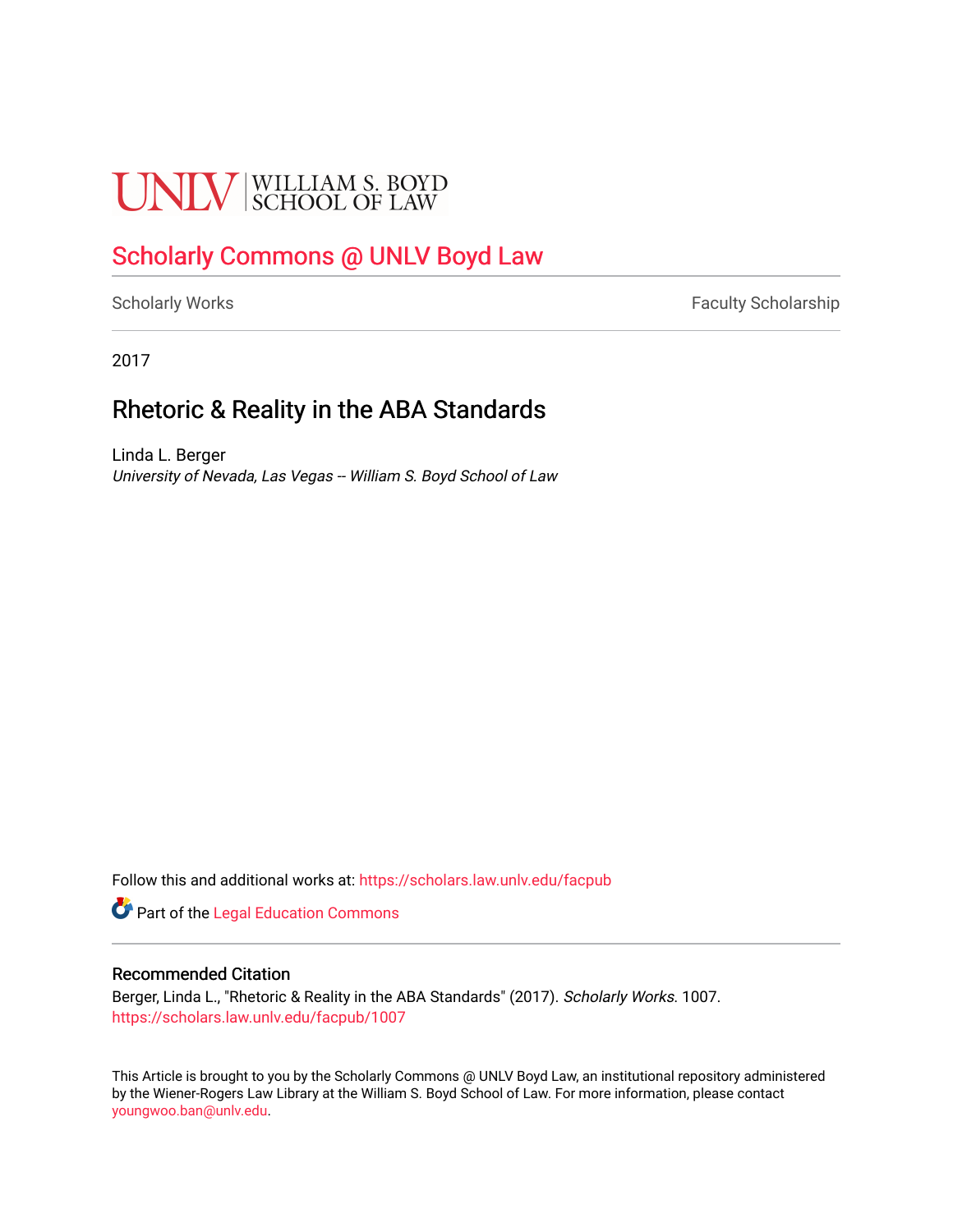## Rhetoric and Reality in the ABA Standards

#### Linda L. Berger

*Language creates the reality it describes.1*

—Desmond Tutu, *Excerpt from Bill Moyers' Conversation with Archbishop Tutu*, Apr. 27, 1999, PBS (Dec. 28, 2007)

The language of the American Bar Association (ABA) Standards governing the approval of law schools reflects and creates "how things are" in legal education. Looking at the language of the ABA Standards on faculty and curricula, it's clear that the Standards reflect and create hierarchy. Nothing demonstrates this as well as the former Interpretation 402-1, which declared that only a tenure-track faculty member would count as "one" full faculty member while "additional teaching resources" would be counted as "less than one."<sup>2</sup>

What set of beliefs and values could justify explicit subordination of some categories of law school professors based on the subject matter of their courses or the method of their teaching? For that matter, what beliefs and values could justify the implicit devaluation found elsewhere in the Standards of clinical and legal writing courses? Nowhere in the Standards or their legislative history are these beliefs and values set forth. They appear to go without saying, rationales unstated, assumptions unexplained.

Equally clear from rhetorical analysis of the language of the Standards is that they reflect and reinforce a set of ideological commitments. As an example, let's focus on the Standards' confluence with neoliberal philosophy.

**Linda L. Berger** is Family Foundation Professor of Law at the University of Nevada, Las Vegas, William S. Boyd School of Law.

- 1. Desmond Tutu, *Excerpt from Bill Moyers' Conversation with Archbishop Tutu*, Apr. 27, 1999, PBS (Dec. 28, 2007), http://www.pbs.org/moyers/journal/12282007/transcript2.html [https://perma. cc/BV79-CQEE].
- 2. Some legal writing and clinical professors benefited from the interpretation because it encouraged law schools to put these professors on the tenure track so they could be counted as "one." The provision was removed in 2014. *See* Am. Bar Ass'n Section of Legal Educ. and Admissions to the Bar, *Explanation of Changes from 2014 Comprehensive Review of the Standards*, AM. B. ASS'N, http://www.americanbar.org/content/dam/aba/ administrative/legal\_education\_and\_admissions\_to\_the\_bar/council\_reports\_and\_ resolutions/201408\_explanation\_changes.pdf [https://perma.cc/SJL6-NE57].

Journal of Legal Education, Volume 66, Number 3 (Spring 2017)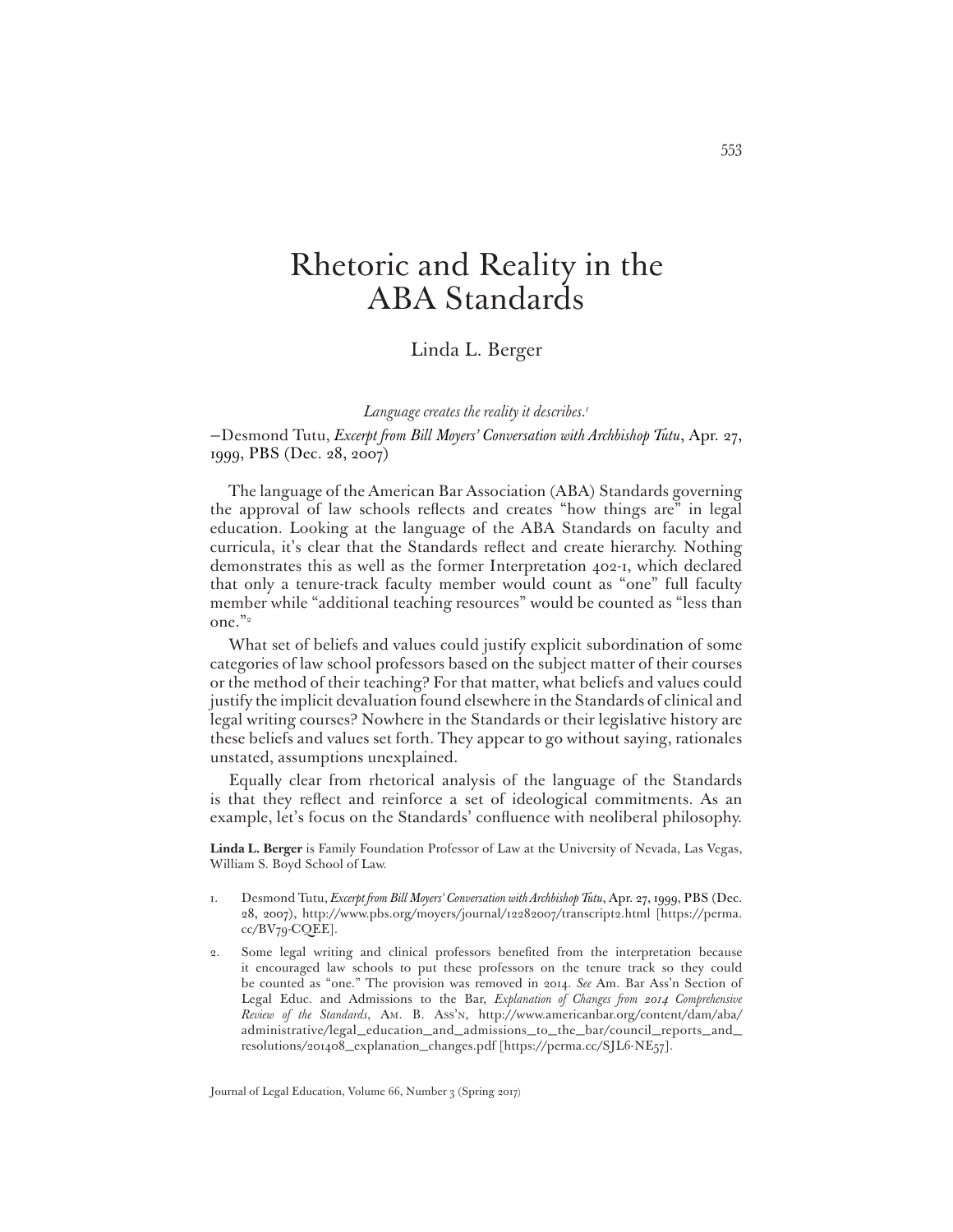In the neoliberal view, the meritorious rise to the top. Those at the top are by definition deserving, and no further explanation or justification need be offered. If, on the other hand, individuals or groups occupy a lower rung, or could be considered outsiders or outliers, even well-documented arguments may be insufficient to justify their worth.<sup>3</sup>

If we confronted similar circumstances outside the law school setting, we would critique the resulting regulatory system. Based on largely hidden and therefore unexamined assumptions, it makes subordination natural and inevitable. Faced with similar conclusions elsewhere, we would demand full protections and equal rights for those in the resulting marginalized categories.

As law professors committed to equal justice and full citizenship throughout society, we have an obligation to do no less at home. Timely amendment of the ABA Standards appears unlikely. As a result, the policy statement published in this issue of the *Journal of Legal Education* and setting forth "best practices" for protecting the rights of those with Standard 405(c) status<sup>4</sup> provides one of our most powerful options, serving as an essential bridge for individual law faculties and law schools motivated to equalize protections and rights themselves.

This brief rhetorical analysis grows out of the work of Sonja Foss and other contemporary rhetoricians who sought to uncover ideological commitments through analysis of rhetorical structures, strategies, and language uses. As Foss notes, to remain dominant, governing ideological commitments "must be constructed, renewed, reinforced, and defended continually through the use of rhetorical strategies and practices."5 When the project is successful, the "dominant ideology controls what participants see as natural or obvious by establishing the norm. . . . [and] provides a sense that things are the way they have to be as it asserts that its meanings are the real, natural ones."6

How do the ABA Standards accomplish this? The Standards combine the rhetorical structure of hierarchical categories (dividing law faculty and curricula along subject matter lines, which results in analogous divisions along the lines of teaching methods) with the rhetorical strategy of assuming the conclusion (supporting the privileges accorded to *what everyone already knows*, no explanation needed) and supporting language choices (establishing traditional prototypes of *faculty* and "*substantive" law* and labeling everybody and

- 3. *See, e.g*., Corinne Blalock, *Neoliberalism and the Crisis of Legal Theory*, LAW & CONTEMP. PROBS., no. 4, 2014, at 71 (2015) (Neoliberalism "*redefines* equality as equal choice (or equal amounts of entrepreneurial liberty) and places any failures in that arena firmly with the individual. One's choices are restricted by one's own merit and by one's prior choices, not by systemic or structural inequalities."). *Id*. at 93.
- 4. *See* Melissa Weresh, *Best Practices for Protecting Security of Position for 405(c) Faculty*, 66 J. LEGAL EDUC. 538 (2017); SECTION OF LEGAL EDUC. AND ADMISSIONS TO THE BAR, AM. BAR ASS'N, ABA STANDARDS AND RULES OF PROCEDURE FOR APPROVAL OF LAW SCHOOLS 2016–2017, at 29 (2016) [hereinafter 2016–17 ABA STANDARDS].
- 5. SONJA K. FOSS, RHETORICAL CRITICISM: EXPLORATION & PRACTICE 210 (4th ed. 2009).
- 6. *Id*.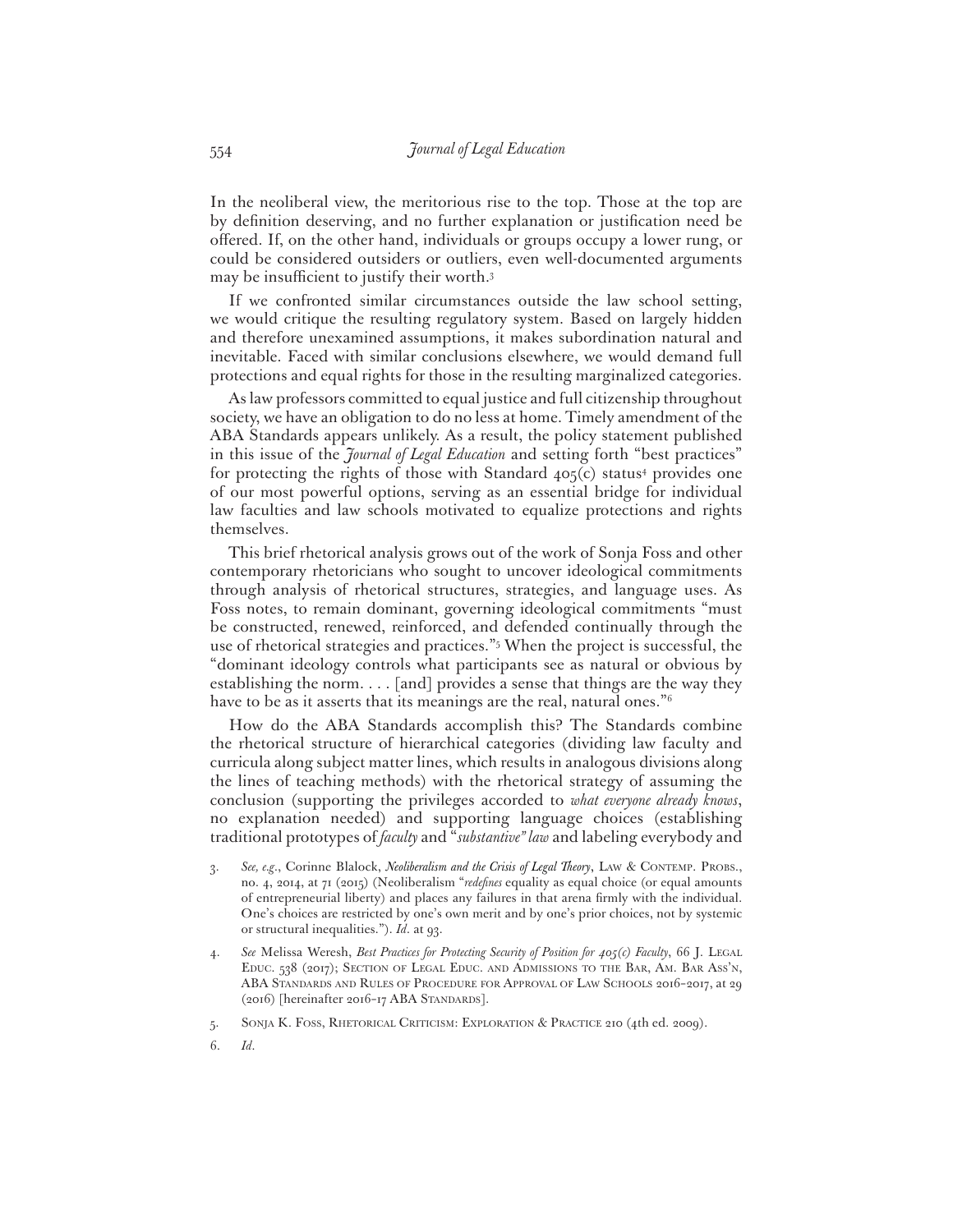everything else as *others*). Together, these structures, strategies, and language choices ensure that no one will mistake the faculty and courses that constitute the "norm" of legal education, further propping up their legitimacy.

To begin with Chapter 4, Standard 401 establishes a minimum standard for faculty qualifications: "A law school shall have a faculty whose qualifications and experience enable the law school to operate in compliance with the Standards and carry out its program of legal education."7 In order to meet that standard, "[t]he faculty shall possess a *high degree of competence*, as demonstrated by academic qualification, experience in teaching or practice, teaching effectiveness, and *scholarship*."8 Consistent with the rhetorical strategy of assuming the conclusion, nothing more than this is necessary because ABA site team inspectors are the kind of experts—primarily other law school faculty members—who already know what *everybody knows* about what constitutes a competent faculty.9

When it comes to protecting job security and academic freedom, Standard 405(a) requires law schools to "establish and maintain conditions adequate to attract and retain a competent faculty."<sup>10</sup> Standard  $405(b)$  specifies that a law school must "have an established and announced policy with respect to academic freedom and tenure."<sup>11</sup> Read together, these Standards might be construed to mandate a uniform policy of academic freedom and tenure for all of a law school's faculty members.

But that is not the reading the Standards support. By establishing additional and lesser categories, the ABA lets us know that the requirement of an established and announced policy on academic freedom and tenure applies only to the category of faculty members whose membership need not be delineated because it is a category that *everybody already knows*—those who, by tradition, have been hired on the tenure track. By conveying the impression that this understanding is so widely shared that it need not be stated, the rhetorical choice reinforces the remarkable assumption that all other faculty members are so different that they require at least three additional categories.<sup>12</sup>

That the resulting categories reflect and create hierarchy is demonstrated first by the ABA's confidence that everyone will understand who is entitled to protection of their academic freedom through tenure. Moreover, not only

- 7. 2016–17 ABA STANDARDS, *supra* note 4, at 27.
- 8. *Id.* When italics are used within quotations from the Standards, the emphasis has been added.
- 9. For confirmation that everybody knows the characteristics most in demand when hiring law school faculty members, *see, e.g.,* Fabio Arcila, Jr., *How to Become a Law School Professor,* SSRN (Dec. 13, 2013), http://papers.ssrn.com/sol3/papers.cfm?abstract\_id=2376549.
- 10. 2016–17 ABA STANDARDS, *supra* note 4, at 29.
- 11. *Id.*
- 12. The categories include tenure-track faculty (405(b)); clinical faculty (405(c)); legal writing faculty  $(405(d))$ ; and short-term clinical and legal writing faculty in some circumstances (405(c) & Interpretation 405–9). *Id.* at 29–30.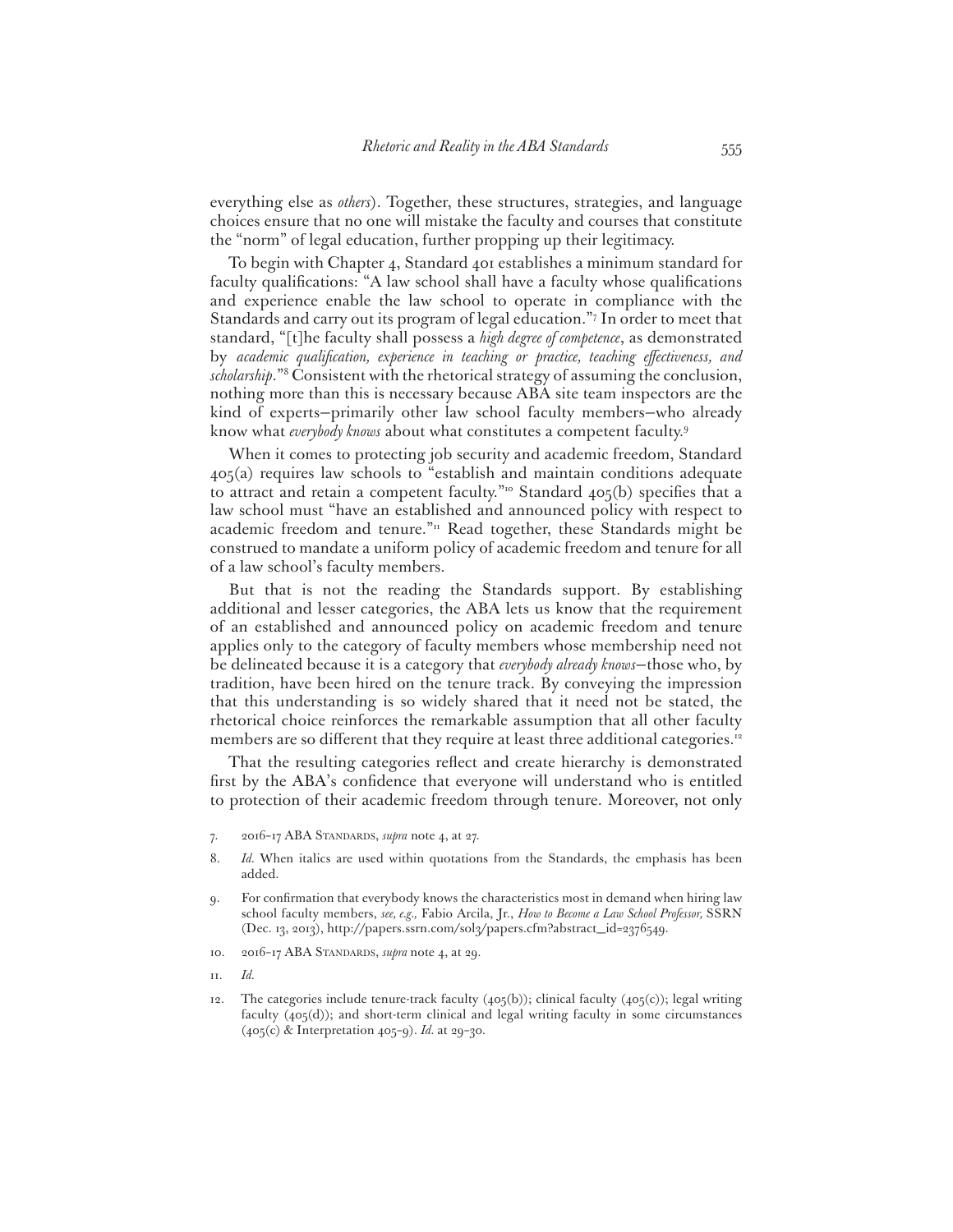is it unnecessary to label or describe the category accorded such fundamental protection, it is unnecessary as well to define, describe, or detail what this essential policy must contain. The Standards say only that there must be a "policy with respect to academic freedom and tenure" and that it must be established and announced.

Through their language, the Standards reveal and enforce consensus: The protections and rights bestowed on those who fall within the top level of the hierarchy accrue so naturally that they need not be spelled out. As we descend in the hierarchy, more detailed descriptions will inevitably become necessary in order to assure less protection. For full-time clinical faculty members, it is sufficient for law schools to provide "reasonably similar" protections and rights.<sup>13</sup> For legal writing faculty, law schools need only offer the protections and rights that "may be necessary" to attract and retain a qualified faculty and "safeguard academic freedom."14 In both instances, unlike the rights and protections that attach automatically and without question to the top tier, the ABA confirms the lesser status of the rights and protections afforded to the lesser categories by describing in some detail the least that law schools must  $do.<sup>15</sup>$ 

Linking faculty status with the privileges accorded to the courses they teach, the ABA Standards maintain curricular hierarchies as well. In Chapter 3, curricular requirements are spelled out. Until the adoption of "learning outcomes" in 2014, the curricular requirements began with this one: "(a) A law school shall require that each student receive substantial instruction in: (1) the *substantive law generally regarded as necessary* to effective and responsible participation in the legal profession."16 Mirroring the implicit message that norms need little explanation (and no regulation), the Standards ventured neither a definition of what constitutes "substantive" law nor a description of what courses are generally regarded as necessary.

Because they set the "standards for approval of law schools," we assume a connection between the Standards and the goal of assuring that law schools provide effective and appropriate legal education. Moreover, because the Standards establish norms, they suggest a real, natural, and obvious connection between merit and "normal" faculty and between quality and "normal" courses.

Beyond this network of implied associations, Chapter 4 explicitly names who's in and who's out. Faculty at the top are referred to simply as "faculty,"

- 13. *Id.* at 29 (Standard 405(c)).
- 14. *Id.* (Standard 405(d)).
- 15. *Id.* at 29-30 (Interpretations 405–3, 405–6, 405–7, 405–8).
- 16. AM. BAR ASS'N, SECTION OF LEGAL EDUC. AND ADMISSIONS TO THE BAR, ABA STANDARDS AND RULES OF PROCEDURE FOR APPROVAL OF LAW SCHOOLS 2013–2014, at 21 (2013). In place of the language cited in the text, the amended Standard 302 mandates that a law school establish learning outcomes that include competency in "[k]nowledge and understanding of substantive and procedural law." 2016–17 ABA STANDARDS, *supra* note 4, at 15.